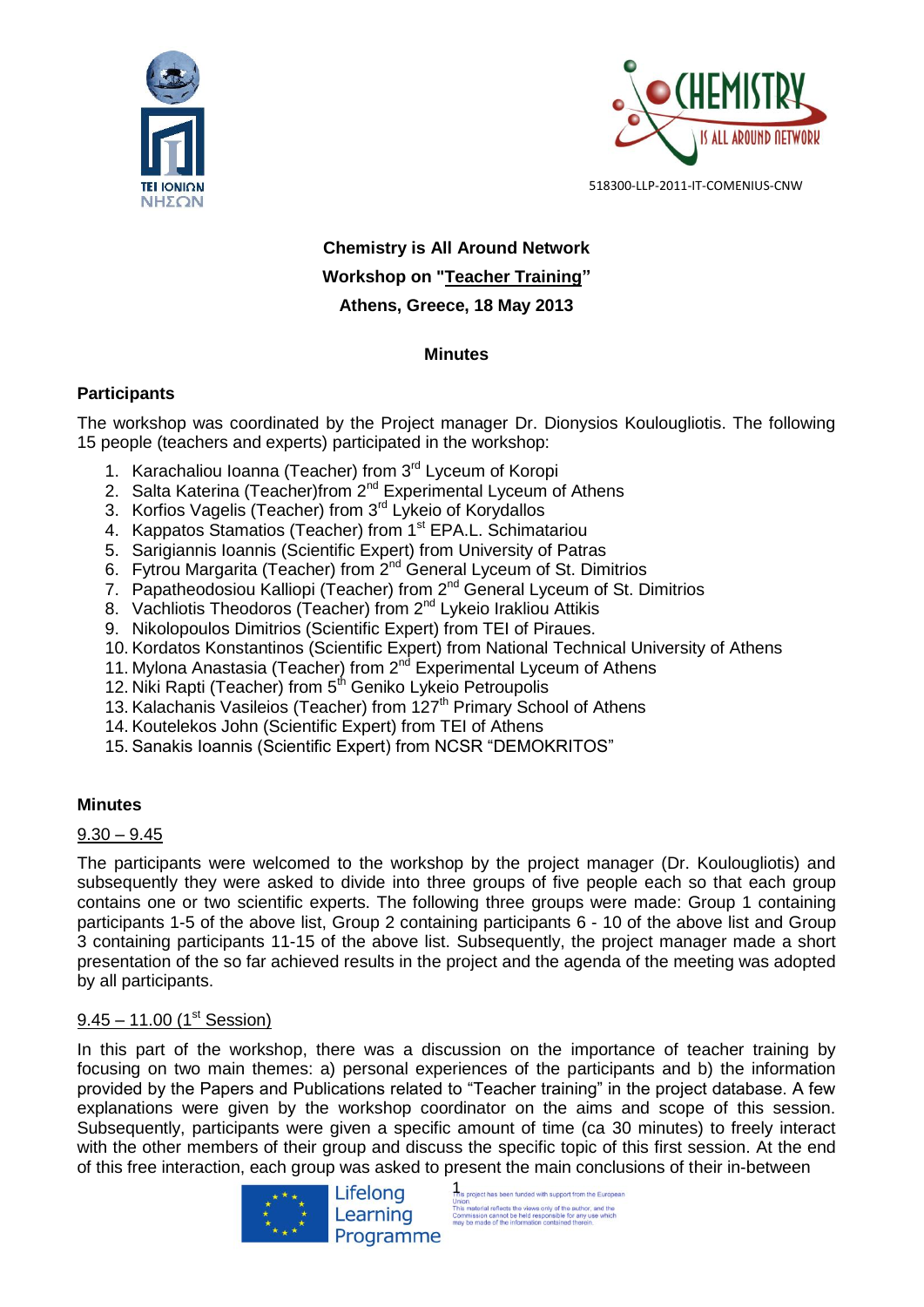



discussion via one spokesperson for a maximum period of 10 minutes. Here are the main conclusions reached by each separate group:

a) Group 1:

The participants of this group sorted their experiences in two time periods: pre-service and inservice. During their undergraduate education as chemists, they received practically no training related to psychology, pedagogy or chemistry education. Some of them had some exposure to teaching methodologies via attending some seminars. All participants entered the profession by considering as a prototype their school teachers.

In-service training included some negative and some more positive experiences. The initial training received by the regional training centers (PEK) was not really useful since it was mostly theoretical information of superficial nature, mostly related with administrative and organizational issues. All participants had the opportunity to receive additional training by attending different optional programs: the practical course of 100 hours (Meizona Epimorfosi), practical courses organized by EKFE (Regional Secondary Education Laboratory Center for Physical Sciences), practical courses in ICT. The first of the above three programs had a clear aim and orientation related to the cooperative teaching approach and group management. The other two programs did not have clear educational objectives and focus. The type of the training at EKFE (limited length, no active participation of the trainee) as well its content (types of experiments with no suitable teaching approach) makes the training provided not very effective. A positive aspect of the ICT courses has been that a teacher can learn about the existence of different educational software and also how to use them. All participants have also completed the Masters Program in "Chemistry education and new educational technologies" and consider it overall a very useful and rewarding experience.

The group agreed on three major obstacles in the effort to use novel teaching approaches in class:

- a) the conflict created from the co-existence of the official school and of the non-official educational track (private tutoring - Frontistirio),
- b) the anchoring of upper secondary school towards the Panhellenic exams for entering tertiary education institutions
- c) the closed curriculum and student evaluation method which is based on specific page numbers from the textbook and imposed in both lower and upper secondary education all over the country.

Considering the first obstacle, we note that the majority of students receive simultaneously some type of private tutoring in all science courses and thus they are trained to consider chemistry learning solely as learning both exercises and exams problem solving techniques in order to get a good grade in the exams.

In regard with the different papers and publications of the portal database special reference was made to the situation presented in the Irish and the Italian papers, as well as a Turkish publication. The obligatory practical training of at least 300 hours in Ireland and the overall support provided to the young teacher via different initiatives are worth noting. In Italy, there is a lack of organized teacher training and special emphasis is given to the teacher-student communication and to laboratory practice which has to include hands-on activities designed by the student. Finally, the Turkish publication brought out the opposing attitudes that often exist between chemistry teachers considering the role and effectiveness of teaching chemistry in the laboratory. More specifically, one group of Turkish chemistry teachers supports strongly the laboratory approach via impressive



This project has been funded with support from the European Union.<br>This material reflects the views only of the author, and the<br>Commission cannot be held responsible for any use which<br>may be made of the information contained therein.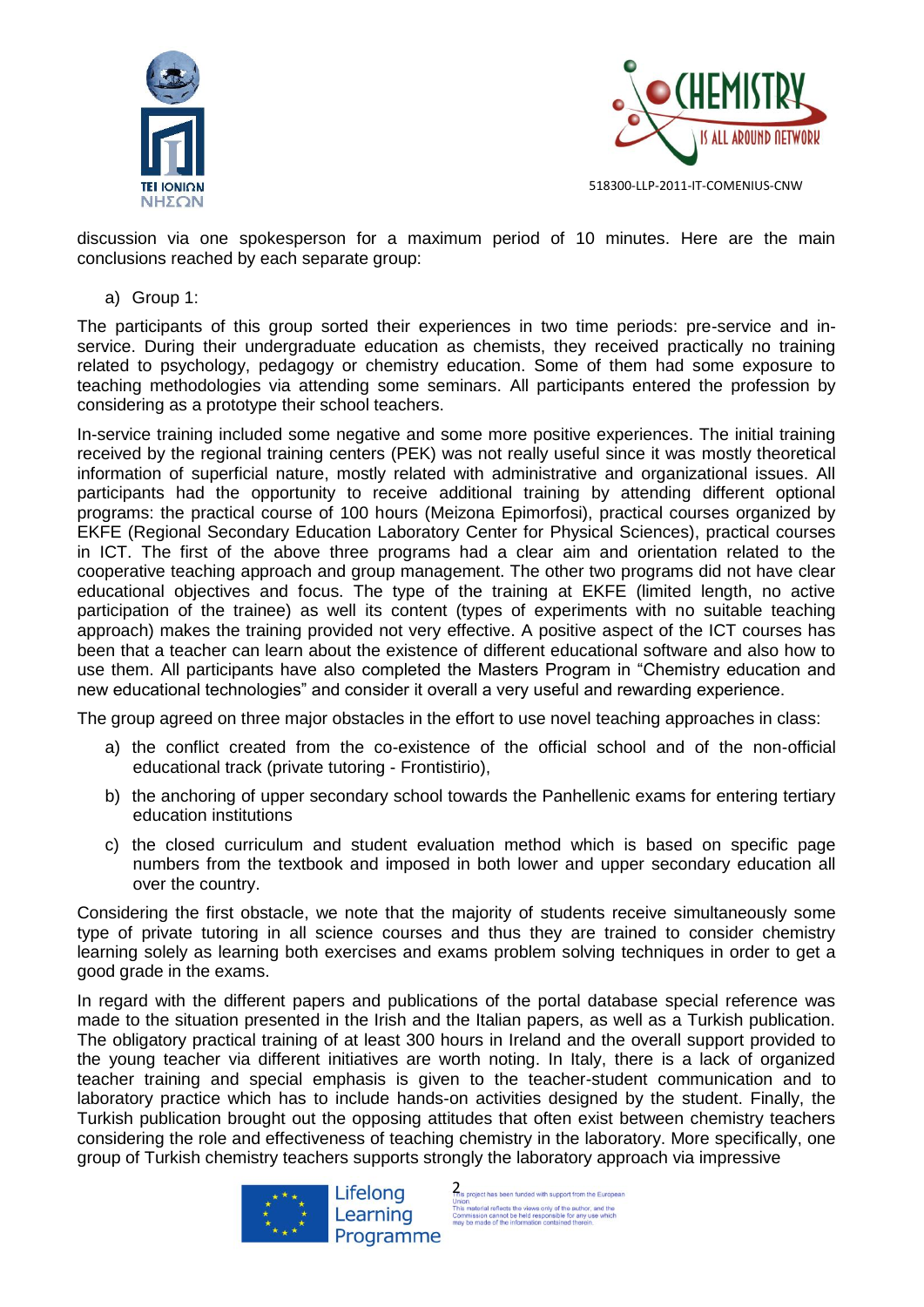



experiments which bring out the connections with everyday life and another group holds the opinion that there is a lack of suitable infrastructure, design and time availability for effectively implementing the laboratory teaching approach. Another interesting note made in the Turkish publication is the fact that the attitude of a chemistry teacher toward laboratory practice is very much dependent on his own experience as a student (either in secondary school or in tertiary education).

#### b) Group 2

The participants of this group also discussed the Italian and Irish papers and agree with what was mentioned by the previous group. In addition, starting from the Irish paper, they had a long discussion on the credibility and scientific accuracy of the publications that are related with the effectiveness of different teaching approaches. This type of research is sometimes carried out in a non-systematic way and the statistical analysis is either non-existent or rather poor. The teachers who read these publications need to be trained on understanding the quality and the accuracy of the results. According to this group, this is an important issue, because someone one can get the wrong message if he/she fully adopts all reported suggestions.

In agreement with the previous group, this group also agrees that teachers' training in Greece is inadequate and especially pre-service it is often practically absent. They pointed out the fact that the large majority of science (chemistry, physics,biology) laboratories of public schools lacks basic materials and in this way a science teacher finds many difficulties in applying laboratory-based teaching methods. The teachers who invest time and effort in getting a Masters degree in chemistry education, acquire significant practical and theoretical knowledge in innovative teaching methods; however, they get very little chance (if any) to apply such techniques in class due to the need to follow the "closed curriculum" and "cover the material". They also mentioned the competitive relation between the official school education and the private tutoring system ("Frontistirio") which leads students (especially in upper secondary school) to aim only in acquiring skills for solving exam problems and exercises.

The participants of this group referred to the "light" and "superficial" attitude with which teachers' and students' education is treated in Greece. They based their opinion on

- a) the sporadic nature of teacher training programs
- b) the little time allocated to chemistry teaching
- c) the content of teacher training programs

Special reference was made to the importance of content knowledge by the teacher. Knowledge in pedagogy and didactics is necessary, however a chemistry (and science) teacher should first of all be trained in the deep knowledge of content. Students appreciate a lot a teacher who "knows his/her staff" and the teacher's self-confidence for his/her knowledge can also act as an effective motivational factor for the students. Teachers' misconceptions are transferred to their students.

Finally, some of the group participants referred to the positive effect created by the use of interactive blackboards which are present in several classes of Greek lower secondary schools. Even though their use is not obligatory by all teachers, it is important that an interested teacher can use this teaching tool. Reference was made to personal positive experiences from the use of interactive blackboards.

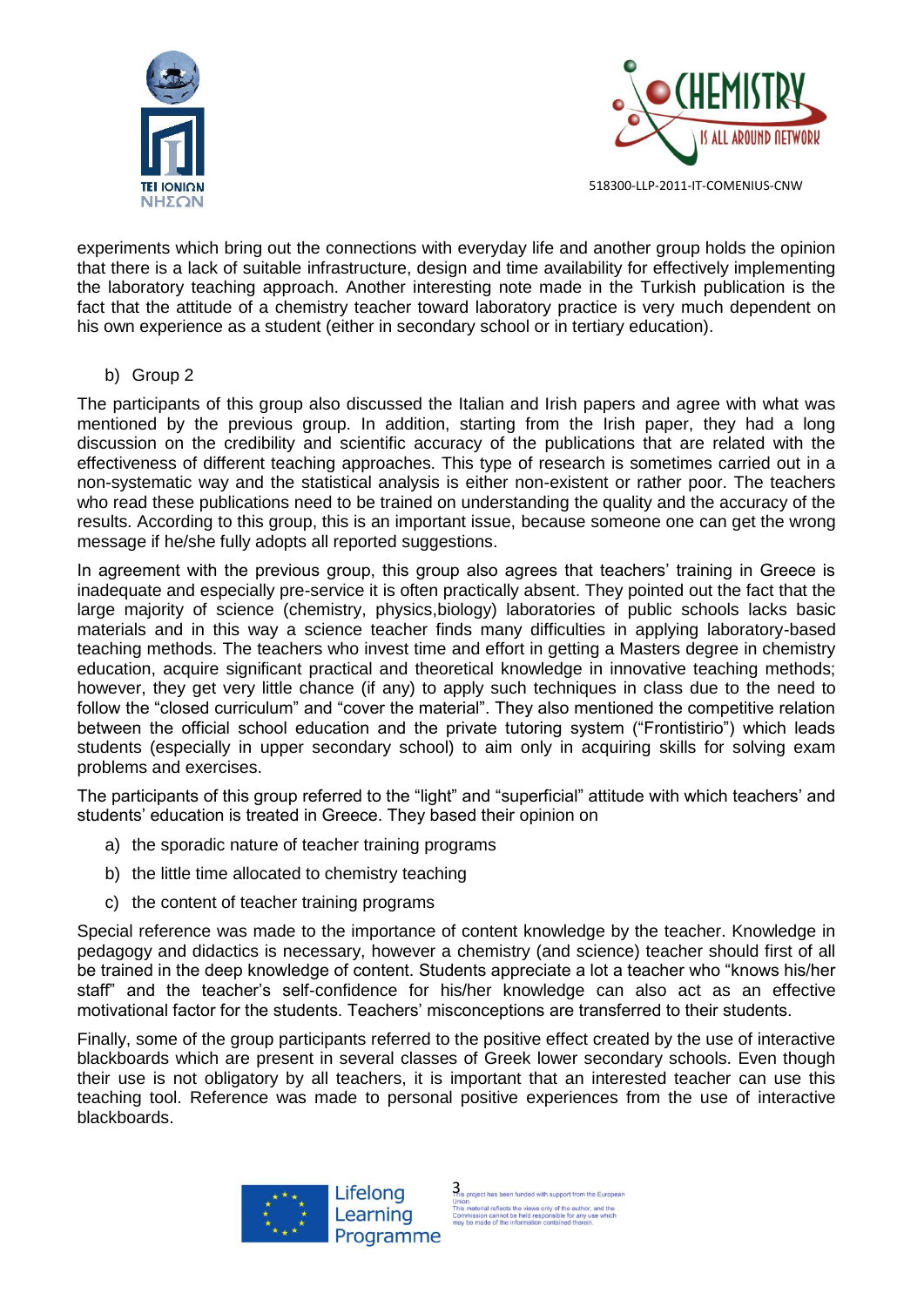



#### c) Group 3

This groups agrees with the previous two groups that they had very limited training for the teaching profession in their undergraduate years and that the in-service training provided by the regional training centers (PEK) has been of very little use. However, the teacher training received at SELETE/ASPETE has been quite useful. This is an organized pre-service teacher training program that lasts 6 months and provides training in psychology, pedagogy, student evaluation methods, teaching methodologies and techniques. Unfortunately, this program is required only for people who have a first degree outside the main core of sciences, for example engineers, nurses, etc. In this way, holders of a Bachelor in Chemistry, Physics, Biology or Geology are not required to attend the program at SELETE/ASPETE. Another positive experience has been the study for acquiring the Masters degree in "Chemistry Education and New Educational Technologies" and the practical courses organized by EKFEs. It is useful to be able to see an experiment before one can show it tothe students, which is something that today can also be done via YouTube. Of course, the training provided at EKFE is optional and getting a Masters degree is optional as well.

In general, the problem in Greece is that there is no official system providing certification for the teaching profession. In addition, teachers do not receive systematic training in evaluation methods and techniques both of the students and of themselves (self-evaluation). A special reference was made to the Polish paper in which it is mentioned that a chemistry graduate should have two additional years of training as a teacher (after the 3-year training as a chemist) in order to enter the teaching profession. In addition, the Polish system gives importance to lifelong training and update of science teachers.

Finally, a lot of discussion was made in relation to the Greek curriculum design and content which needs to be updated in order to incorporate modern and real-life applications of the chemistry concepts and knowledge presented. Students do not understand why they have to learn the specific material and teachers are also not in a position to help the students realize the connections of the different pieces of knowledge with each other and with real-life. Emphasis should be given in acquiring more in depth knowledge and not try to learn a little of everything. One should choose quality over quantity.

# 11.15 – 12.30  $(2^{nd}$  Session)

In this part of the workshop, the aim was to have an open discussion and exchange of experiences and opinions on different teaching approaches/methods of a chemistry subject. The discussion was focused on two main themes: a) Participants' opinions and training on innovative teaching approaches with emphasis on simulations and virtual laboratory applications, b) Personal experiences of the participants from the implementation of innovative teaching approaches in class. This session was carried out in a similar way with the first one. Here are the main conclusions reached by each separate group:

#### a) Group 3

First, it was pointed out that students tend to find difficulties in certain chemistry topics and some of them are the following: chemical reactions and stoichiometry, molecules and atoms. Regarding the teaching approaches employed, the group participants believe that it is very important to be as flexible as possible. By "flexible" they mean that a teacher should try and apply different approaches



This project has been funded with support from the European Union.<br>This material reflects the views only of the author, and the<br>Commission cannot be held responsible for any use which<br>may be made of the information contained therein.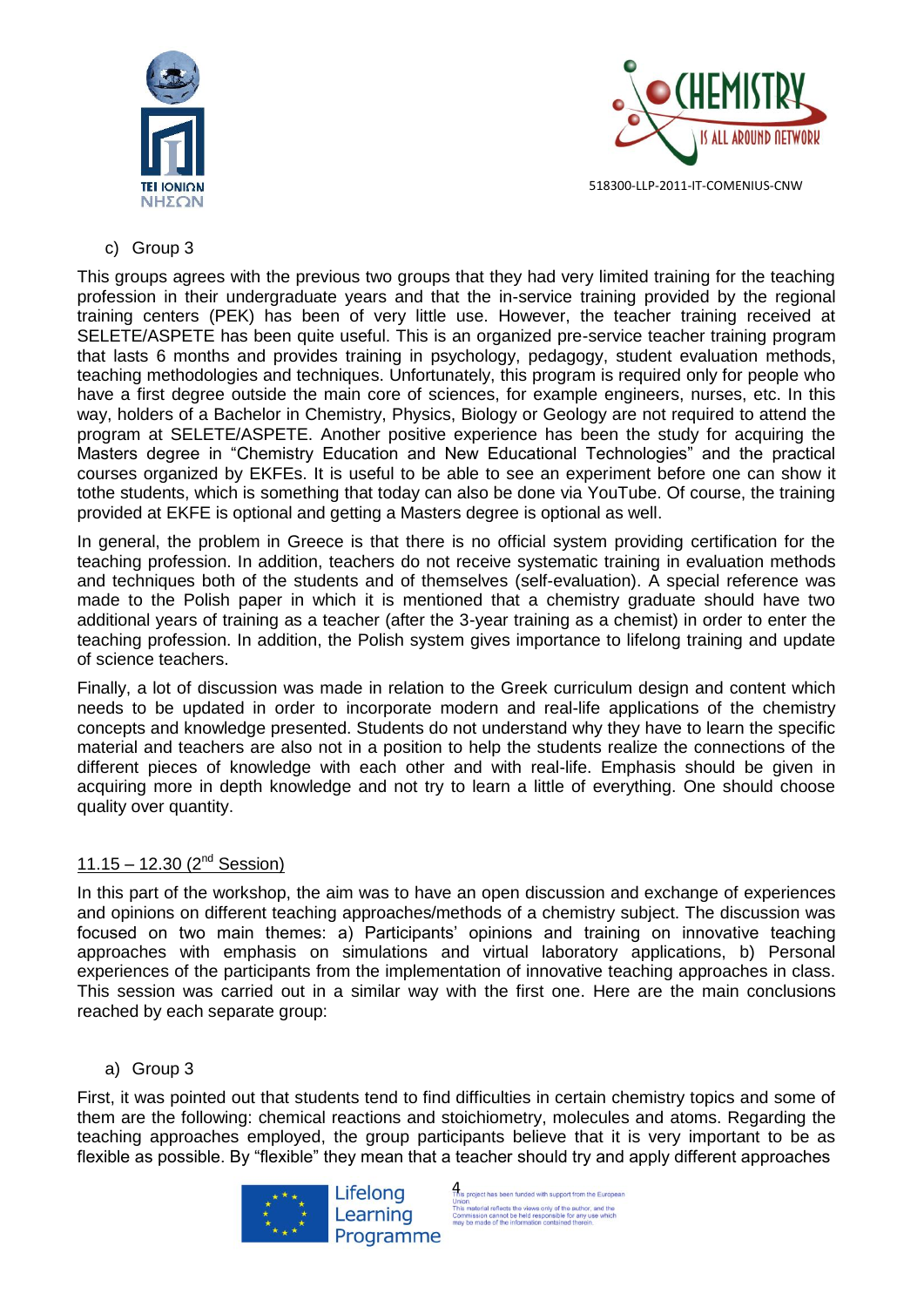



(traditional, inquiry, problem solving) and different tools (simulation, blackboard, interactive blackboard, lab work) at the same topic,. Students tend to get easily bored and the teacher should try to keep them alert and interested by employing different approaches (traditional and innovative) and interchanging them. According to this group, this is a key issue. One teaching tool that some members of this group had the chance to use in class is some simulations of Phet related to stoichiometry, models of atoms and molecules, bond breaking and creation in chemical reactions. In general it works well. As far as novel approaches, one group member referred to a successful experience in the use of cooperative work in small groups for a specific project. Of course, it should be noted that the group of students (8 persons) was very carefully selected and it was one single project during one semester. It is not easy to apply this method to many students at the same time and in addition it requires a lot of effort, energy and dedication from the teacher.

The group participants agree with the Italian paper that it is important that the students perform the experiments on their own, collect the data, discuss the results between themselves and with other groups, present their results. It is important that the experiments make use of common materials in order to make the students realize that chemistry is present everywhere. Finally, they referred to some experiments that were received well by their students and which have some connection with everyday reality: measuring the melting point of materials such as a candle, butter and chocolate and watching the diffusion of a pigment used in pastry cooking.

b) Group 2

This group initially focused on teaching methods and strategies such as concept mapping in combination with elements of inquiry for teaching different topics of organic chemistry. One of the teachers of the groups pointed out that he has seen very good results via the use of this type of strategies.

The group also expressed the opinion, in agreement with the Group 3, that a teacher needs to be in a position to use all kinds of teaching methods (traditional and not) depending on the topic; no method is perfect and the multiple use can guarantee that the advantages of one will make up for the disadvantages of another one.

The use of simulations and virtual laboratory experiments are considered by the majority of the group members a very useful teaching strategy. Their personal experiences show that the virtual laboratory attracts students' attention and creates enthusiasm among them, especially if it is interactive, ie if the students are asked to actually participate in the activity and not just watch it. It is stated that the virtual laboratory can be useful for a non-experienced teacher who is very worried about student safety or in the case of inadequate infrastructure (lack of materials etc).

As far as cooperative teaching is concerned, it is believed that it needs a lot of preparation and careful design from the teacher so that the students do not have the impression that they are just playing a game and they do not need to try and learn anything since it is not a real class. However, the group members are keen on trying to practice this teaching approach.

In regard with the connection of chemistry with real life applications, the group expressed the opinion that even though it definitely awakens student interest, it often requires a lot of in depth knowledge from the teacher, since real life phenomena involve very complicated chemistry (for example biochemistry, environmental chemistry etc.). At this point, some teachers from the same and the other two groups intervened and pointed out that there exist some easy real life applications (eg. common materials which act as acids or bases, estimating the amount of water vapour in a



This project has been funded with support from the European Union.<br>This material reflects the views only of the author, and the<br>Commission cannot be held responsible for any use which<br>may be made of the information contained therein.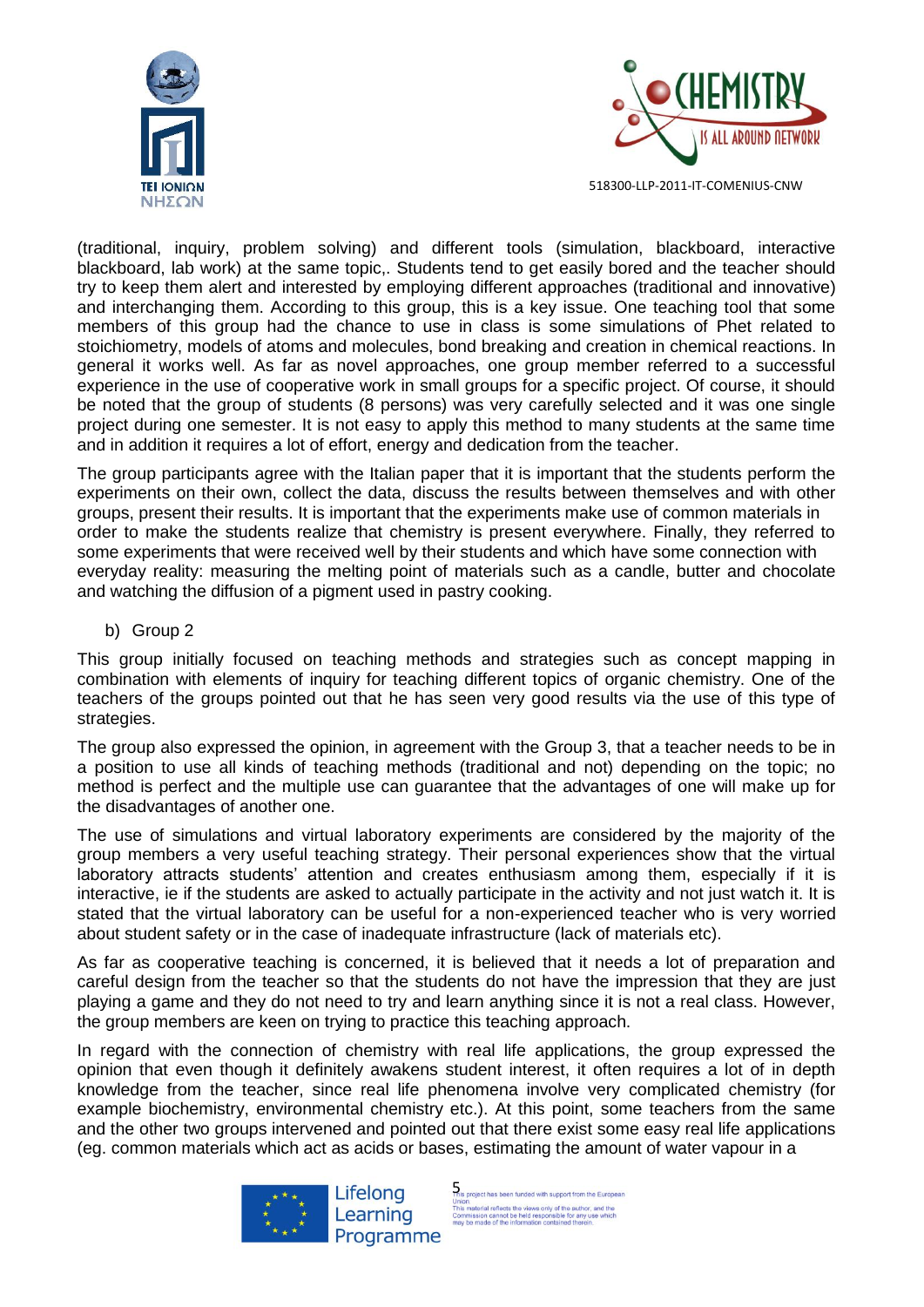



bathroom) which can be exploited didactically. In addition, it was agreed by all participants that it is necessary to include real life applications and examples in chemistry teaching but because real life chemistry is often very difficult, what should be done is systematic collaborative work between scientists and teachers in order to transform the complicated academic knowledge into school knowledge that can be didactically exploited in a high school classroom.

Finally, the group mentioned the following obstacles for the application of innovative teaching approaches by the teachers:

- a) the limitations set by the closed curriculum (a lot of material to teach very little time),
- b) lack of infrastructure (in laboratory but also in computer terminals)
- c) anchoring and dependence of the whole educational system (especially in upper secondary school) on the exams for entering tertiary education.
- a) Group 1

The group members share similar thoughts and opinions with the other two groups and they wish to enrich the discussion by adding two new issues that have come out of their personal experiences from the use of educational software and simulations (virtual laboratory) during instruction. One issue is related with the need to use cooperative teaching approach with the virtual laboratory applications since there is no possibility for each student to work on his own personal computer. The teacher needs to have developed special skills in managing groups. Even though the cooperative teaching approach has several advantages, it also presents disadvantages For example, some groups finish their tasks earlier than others and they end up getting bored and spend time by playing games or surfing in the Internet while waiting for the other groups to finish. In addition, the group has found out that the use of educational software and simulations tends to have better results mainly on students who already have intrinsic motivation to learn chemistry and they possess basic knowledge in computers. The students who belong in either of these two categories tend to get more easily discouraged and do not receive much benefit. In addition, the excessive use of simulations tends to make students severely unaware of the risks involved in real chemistry experiments. This fact may influence negatively their future avocation with chemistry. Obviously, experimental simulations have significant importance when the laboratory infrastructure is insufficient. However, there are some lingering questions: how can the students be tested on the knowledge acquired? How are the experimental simulations related to the curriculum material and the other topics taught in class?

#### $12.45 - 14.00$  (3<sup>rd</sup> Session)

In this last session, participants were asked to make proposals on different aspects of teacher training. More specifically, the discussion was focused on three main themes: a) Content of teacher training, b) Type of teacher training and c) Teacher training institutions. This session was carried out in a similar way with the previous ones. Here are the main conclusions reached by each separate group:



This project has been funded with support from the European This material reflects the views only of the author, and the<br>Commission cannot be held responsible for any use which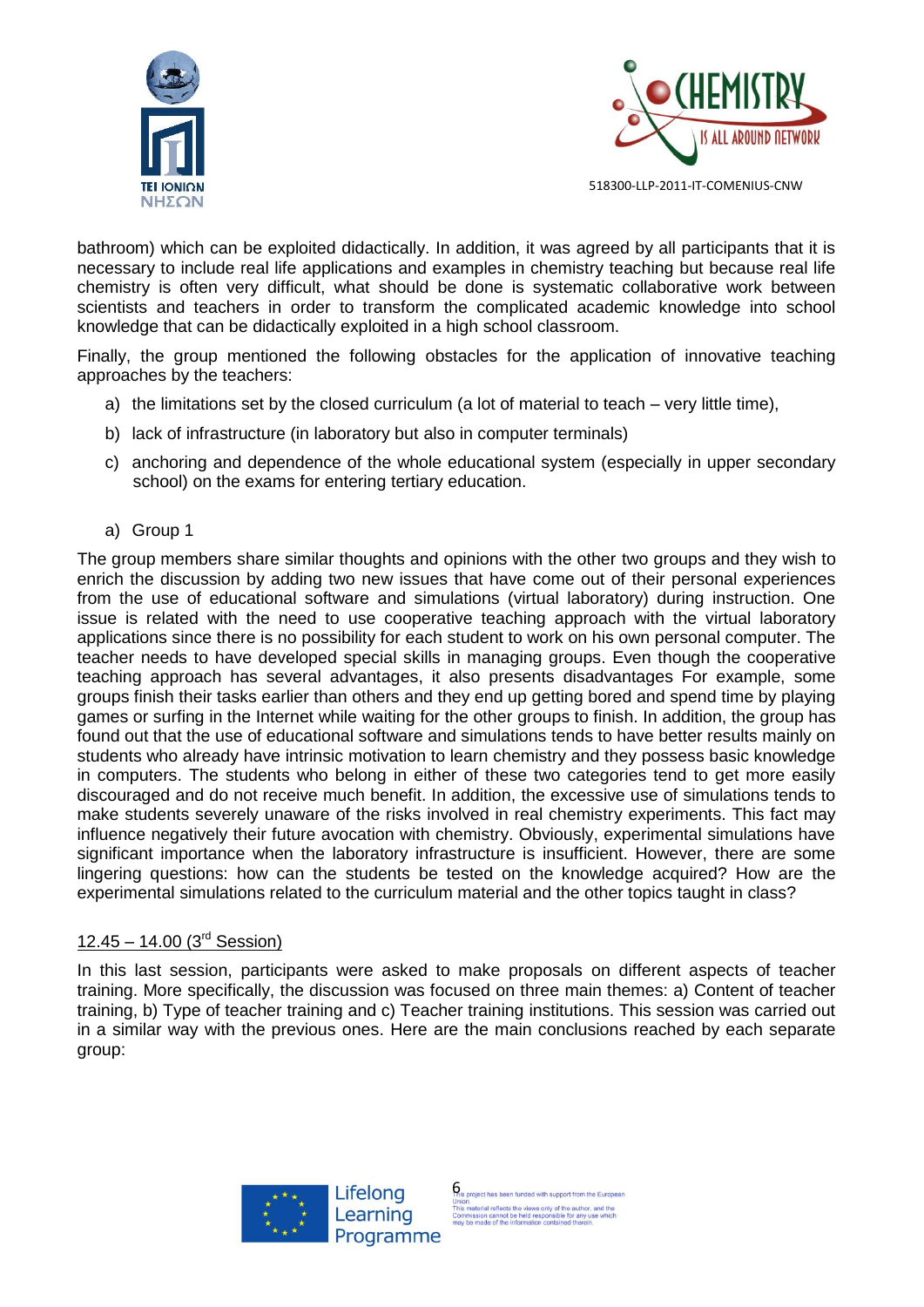



As far as the content of teacher training the group made the following propositions:

- laboratory techniques
- use of ICT in the teaching process
- Pedagogy (cooperative teaching and other methods)
- Results reached by the educational research related with the application of innovative teaching methods, evaluation of these methods, practical advice for their successful implementation
- Interdisciplinarity (connections between chemistry and other disciplines such physics and biology)

As far as the type of teacher training, the following propositions were made: Training should be systematic and organized with a constant rate (eg. for one specific week each year) Training should focus on practice and not on theory.

Finally in respect with the issue of who should carry out the training, the group pointed out the need for teachers to get updated with recent findings of scientific research and proposed that it would be useful if teachers could get the opportunity to "join" active research groups of a University as guests. They also have the opinion that the training should be carried out by a group comprised of researchers (either from university or research centers).

#### a) Group 3

This group made the following propositions in respect with the content of teacher training. The subjects they propose are the following:

- active learning methods appropriate for each age group
- pedagogical dimension of teaching based on findings of educational research (both quantitative and qualitative)
- psychological dimension of teaching (motivation to learn, adolescents' psychology, interaction with classmates, cognitive level of students and how to address different types of students, for example talented and not-talented ones, etc.)
- first aid, hygiene and safety at work, students with special needs
- history of science

In-service teacher training should be provided in the context of personal professional development and taking into account the phenomenon of professional burn-out, it is recommended that every few years (for example 5 years) teachers should be given a leave of absence for a few months in order to receive organized training. In addition, it is recommended that every teacher is given the possibility to update his knowledge on the recent scientific trends by participating in special training programs that are done in collaboration with research centers and universities, or in exchange programs with foreign countries. A lot of discussion was done on this possibility and an interesting proposition was the one of rotation between different research groups of a tertiary education institution.